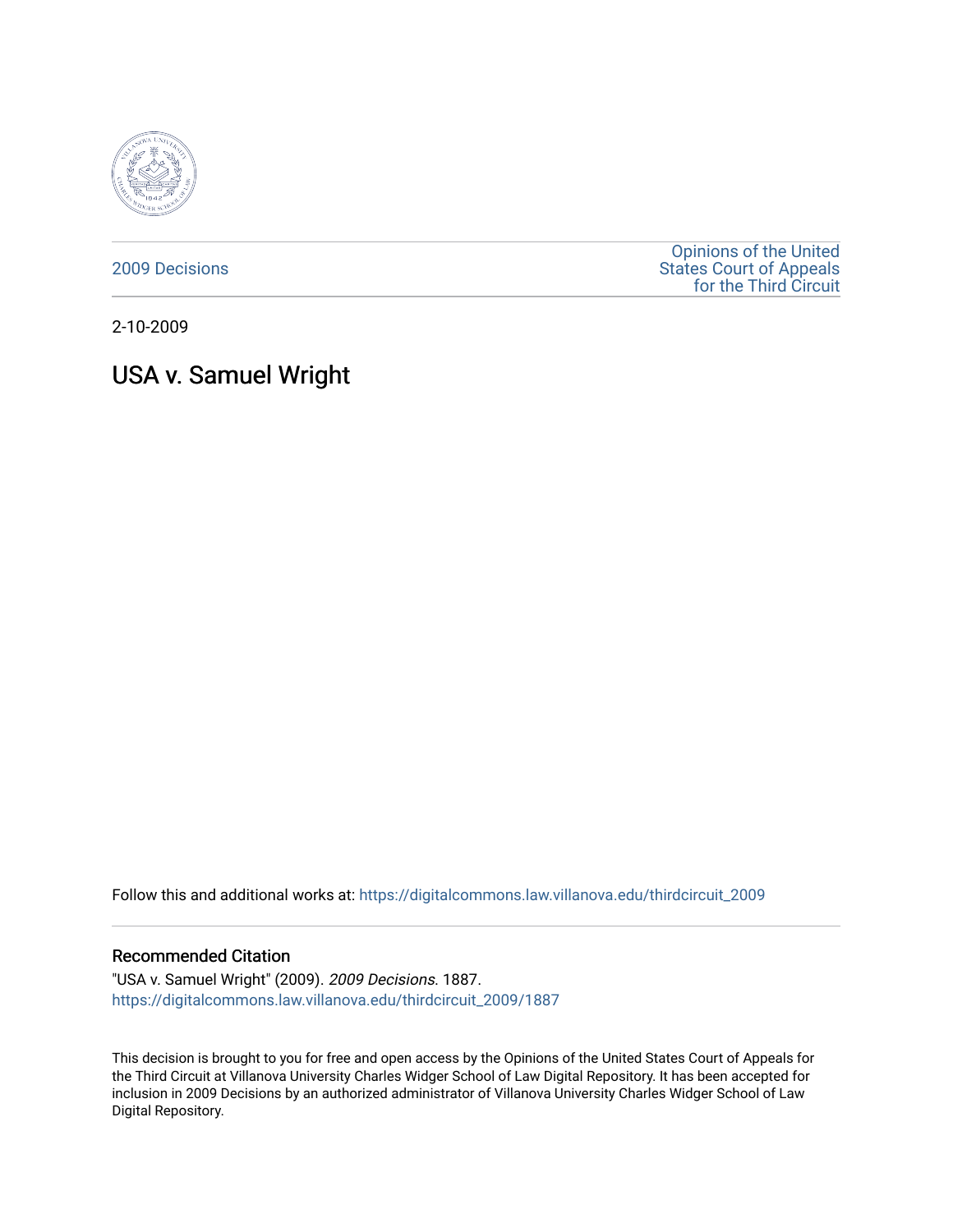#### **NOT PRECEDENTIAL**

# UNITED STATES COURT OF APPEALS FOR THE THIRD CIRCUIT

l

 $\overline{a}$ 

l

 $\overline{a}$ 

 $\overline{a}$ 

l

No. 08-1894

## UNITED STATES OF AMERICA

v.

SAMUEL WRIGHT also known as "Dre"

Samuel Wright,

Appellant

On Appeal from the United States District Court for the Middle District of Pennsylvania District Court No. 3-06-cr-00405-001 District Judge: The Honorable Edwin M. Kosik

Submitted Pursuant to Third Circuit L.A.R. 34.1(a) January 30, 2009

Before: SCIRICA, *Chief Judge,* AMBRO, and SMITH, *Circuit Judges*

(Filed: February 10, 2009)

### OPINION

SMITH, *Circuit Judge.*

Appellant Samuel Wright challenges the District Court's decision to sentence him to a

term of imprisonment consecutive to a state court sentence for an unrelated crime. Wright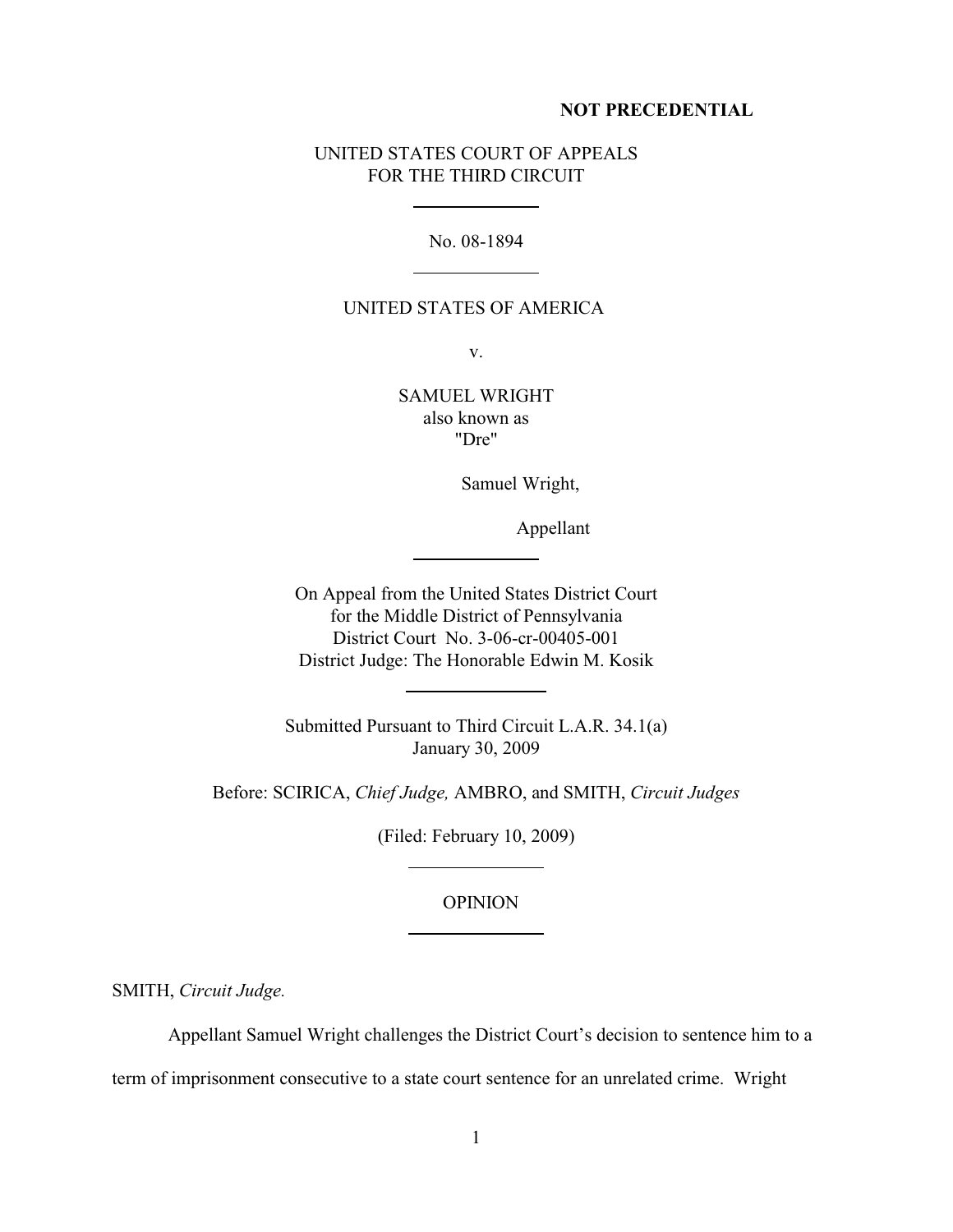pleaded guilty to conspiracy to distribute marijuana and crack cocaine in violation of 21 U.S.C. § 846, and aiding and abetting the interference with interstate commerce by robbery in violation of 18 U.S.C. §§ 1951 and 2. Pursuant to Federal Rule of Criminal Procedure 11(c)(1)(C), Wright's plea agreement specified a sentence of 114 months of imprisonment. On March 19, 2008, the United States District Court for the Middle District of Pennsylvania sentenced Wright to serve the 114-month term consecutive to, instead of concurrent with, a state court sentence for an unrelated homicide.<sup>1</sup> The District Court had jurisdiction pursuant to 18 U.S.C. § 3231, and this Court has jurisdiction pursuant to 28 U.S.C. § 1291 and 18 U.S.C. § 3742. We will affirm.

We review the District Court's decision to impose a consecutive rather than concurrent term of imprisonment for an abuse of discretion. *United States v. Spiers*, 82 F.3d 1274, 1277 (3d Cir. 2000). In considering whether a sentence should run consecutively or concurrently, a District Court must "consider, as to each offense for which a term of imprisonment is being imposed, the factors set forth in [18 U.S.C. § 3553(a)]." 18 U.S.C. § 3584. Wright claims that, contrary to the Sentencing Guidelines provisions, the District Court failed to adequately consider "[a]ny other circumstance relevant to the determination of an appropriate sentence for the instant offense." U.S. Sentencing Guidelines Manual § 5G1.3 cmt. 3(A)(v). Specifically, Wright alleges that the District Court abused its discretion by not addressing 1) Wright's representation that the state court told him that had the District Court sentenced Wright first, the state court would have imposed its sentence concurrent to the federal sentence, and 2) Wright's eligibility for removal after the end of his prison term. Wright also contends that his state court sentence for the unrelated homicide was a "sufficient, but not greater than necessary" punishment for his

<sup>&</sup>lt;sup>1</sup>On September 7, 2007, the Luzerne County Court of Common Pleas sentenced Wright to fifteen-to-thirty years of imprisonment for criminal homicide.